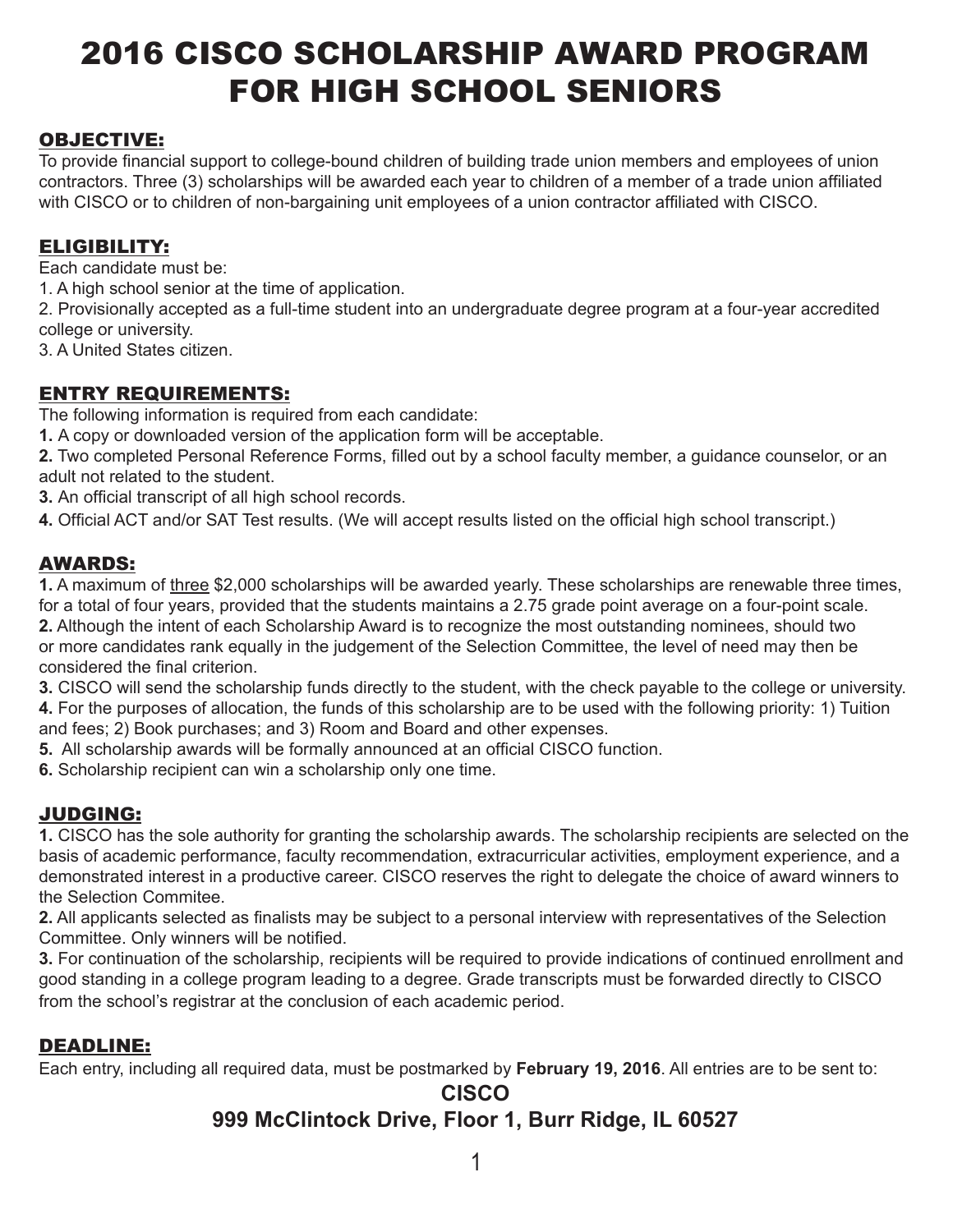## **Rules for Completing CISCO's 2016 Scholarship Application:**

- **1.** Complete ALL sections of this application.
- **2.** Type or print using black ink.
- **3.** Use "N/A" if question does not apply.
- **4.** Appearance and completeness WILL BE CONSIDERED during evaluation.
- **5.** All sections must be completed, in order for application to be considered.
- **6.** The application must be postmarked no later than **February 19, 2016**.

#### Personal:

| Name:                         | First                                                                                                                                                                                                                          | Middle            | Last |              |     |
|-------------------------------|--------------------------------------------------------------------------------------------------------------------------------------------------------------------------------------------------------------------------------|-------------------|------|--------------|-----|
|                               |                                                                                                                                                                                                                                |                   |      |              |     |
| Home Address: Wumber & Street |                                                                                                                                                                                                                                | City              |      | <b>State</b> | Zip |
|                               | Name of High School Currently Attending: Name of High School Currently Attending:                                                                                                                                              |                   |      |              |     |
| Address of School:            |                                                                                                                                                                                                                                |                   |      |              |     |
|                               | Number & Street                                                                                                                                                                                                                | $\overline{City}$ |      | State        | Zip |
|                               |                                                                                                                                                                                                                                |                   |      |              |     |
|                               |                                                                                                                                                                                                                                |                   |      |              |     |
|                               | Parent or legal guardian's name: example and all properties of the state of the state of the state of the state of the state of the state of the state of the state of the state of the state of the state of the state of the |                   |      |              |     |
| <b>CISCO Affiliation:</b>     |                                                                                                                                                                                                                                |                   |      |              |     |

**(This question must be answered or application will be considered void. Please list the name of the Local Union or Construction Company. Also, list the Contractor Association if known.)**

#### Scholastic Information:

 Provide names, cities and states of high schools you have attended other than the one you are currently attending.

| <b>High School</b> | <b>Years Attended</b> |                                                                                                                     |
|--------------------|-----------------------|---------------------------------------------------------------------------------------------------------------------|
|                    |                       |                                                                                                                     |
|                    |                       |                                                                                                                     |
|                    |                       |                                                                                                                     |
|                    |                       |                                                                                                                     |
|                    |                       | Accepted (Y/N)                                                                                                      |
|                    |                       |                                                                                                                     |
|                    |                       |                                                                                                                     |
|                    |                       | Expected date of graduation: ______________<br>In what program do you expect to get your college degree?<br>Applied |

Specify class rank and send an official transcript from the high school you are presently attending. **High School Seniors:** please provide transcript and GPA based on courses completed to date at time of application. **Transfer Students:** provide transcript from previously attended schools in addition to grades from present school.

| Class Rank:                                              | as ot | Month | Year       |  |
|----------------------------------------------------------|-------|-------|------------|--|
| Provide official SAT and ACT scores when available: ACT: |       |       | <b>SAT</b> |  |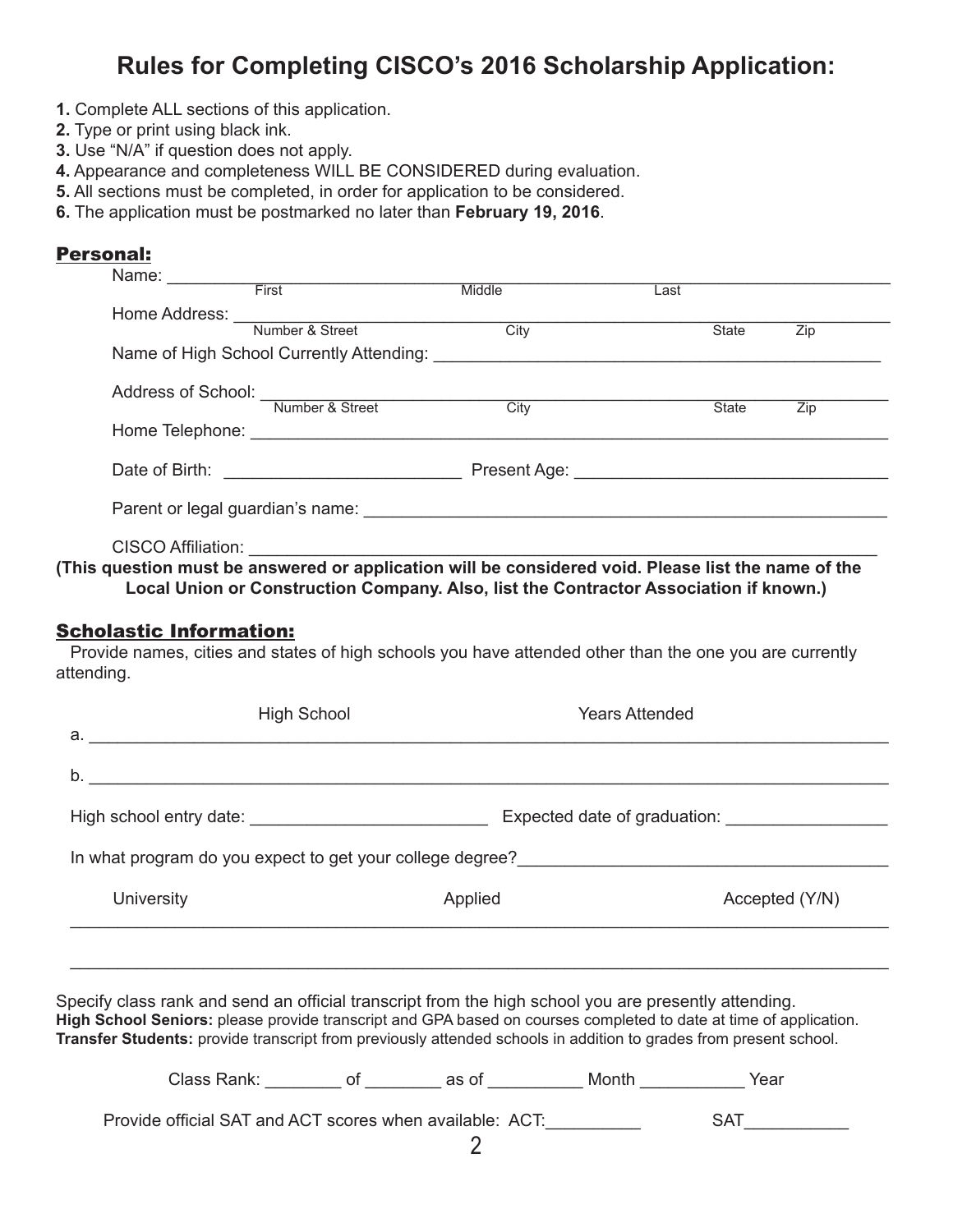## Complete the Following:

 In what extracurricular activities have you participated while attending high school? Indicate elected offices held, if any. Specify purposes of local organizations.

- **1. Student activities by year:** *(List student government, Key Club, National Honor Society, etc.)*
- **2. Community activities by year:** *(Boy Scouts, etc.)*
- **3. Athletics by year:**
- **4. Awards or honors:**

| <b>Financial Information:</b> (Note: This is not a needs-based scholarship; however, please refer to item 2 |  |  |  |  |  |
|-------------------------------------------------------------------------------------------------------------|--|--|--|--|--|
| under Awards)                                                                                               |  |  |  |  |  |

|                                                                                                     | Annual income: \$                                                                                                                                                                                                                                                                                                                                                   |  |  |  |
|-----------------------------------------------------------------------------------------------------|---------------------------------------------------------------------------------------------------------------------------------------------------------------------------------------------------------------------------------------------------------------------------------------------------------------------------------------------------------------------|--|--|--|
|                                                                                                     | Annual income: \$                                                                                                                                                                                                                                                                                                                                                   |  |  |  |
|                                                                                                     |                                                                                                                                                                                                                                                                                                                                                                     |  |  |  |
| Including yourself, how many members of your immediate family will be in college next year?         |                                                                                                                                                                                                                                                                                                                                                                     |  |  |  |
| How many are receiving financial assistance in the form of scholarships or grants?                  |                                                                                                                                                                                                                                                                                                                                                                     |  |  |  |
| Do you have a Basic Education Opportunity Grant (BEOG)? If yes, include amount: ___________________ |                                                                                                                                                                                                                                                                                                                                                                     |  |  |  |
| Complete the following estimate of college costs and revenues:                                      |                                                                                                                                                                                                                                                                                                                                                                     |  |  |  |
| Tuition:                                                                                            | $\begin{picture}(20,10) \put(0,0){\vector(1,0){100}} \put(15,0){\vector(1,0){100}} \put(15,0){\vector(1,0){100}} \put(15,0){\vector(1,0){100}} \put(15,0){\vector(1,0){100}} \put(15,0){\vector(1,0){100}} \put(15,0){\vector(1,0){100}} \put(15,0){\vector(1,0){100}} \put(15,0){\vector(1,0){100}} \put(15,0){\vector(1,0){100}} \put(15,0){\vector(1,0){100}} \$ |  |  |  |
| Room & Board, Books, etc.:                                                                          | $\frac{1}{2}$                                                                                                                                                                                                                                                                                                                                                       |  |  |  |
| TOTAL:                                                                                              | <u> 1980 - John Barn Barn, amerikansk politiker</u>                                                                                                                                                                                                                                                                                                                 |  |  |  |
|                                                                                                     |                                                                                                                                                                                                                                                                                                                                                                     |  |  |  |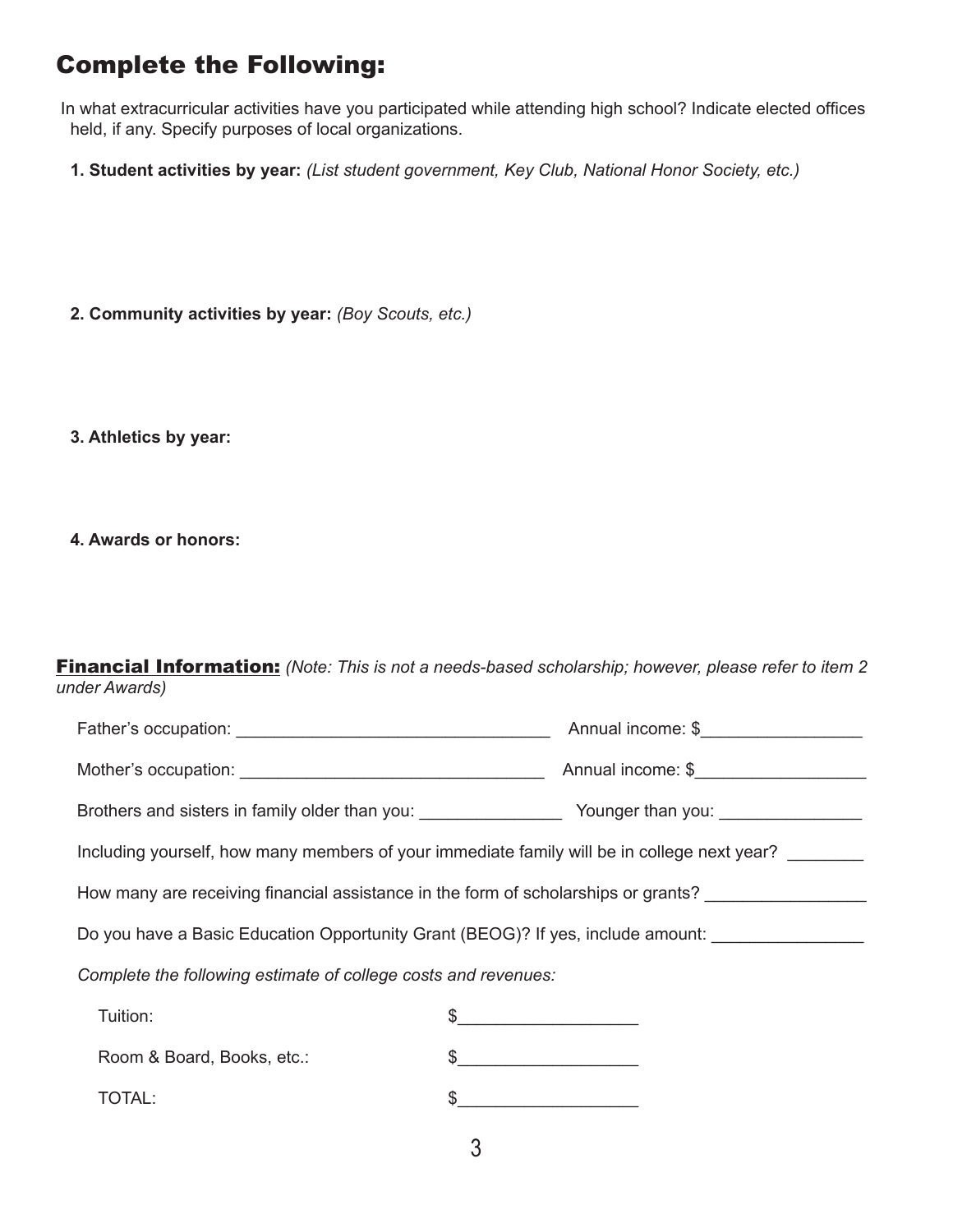#### Revenue:

|                                                                                         | 1st Year                    | 2nd Year     | 3rd Year                      | 4th Year |  |
|-----------------------------------------------------------------------------------------|-----------------------------|--------------|-------------------------------|----------|--|
| <b>Parent Contribution:</b>                                                             |                             | $\mathbb{S}$ | S.                            |          |  |
| Applicant's Earnings:                                                                   |                             | $\mathbb{S}$ | $\mathbb{S}$ and $\mathbb{S}$ |          |  |
| Loans:                                                                                  |                             | $\mathbb{S}$ | S.                            |          |  |
| Scholarships awarded to this date:                                                      | $\mathfrak s$ $\mathfrak s$ |              | $\frac{1}{2}$                 |          |  |
| List any scholarships you have received, the amount, and for how many years they apply: |                             |              |                               |          |  |
|                                                                                         |                             |              |                               |          |  |

## Employment Information:

List below summer employment or other part-time work, briefly explaining duties and responsibilities. Begin with your most recent job. If part-time work, indicate number of hours per week.

\_\_\_\_\_\_\_\_\_\_\_\_\_\_\_\_\_\_\_\_\_\_\_\_\_\_\_\_\_\_\_\_\_\_\_\_\_\_\_\_\_\_\_\_\_\_\_\_\_\_\_\_\_\_\_\_\_\_\_\_\_\_\_\_\_\_\_\_\_\_\_\_\_\_\_\_\_\_\_\_\_\_\_\_

| Salary: \$________ per: MO / WK / HR                                                                                                                                                                                          |  |
|-------------------------------------------------------------------------------------------------------------------------------------------------------------------------------------------------------------------------------|--|
|                                                                                                                                                                                                                               |  |
|                                                                                                                                                                                                                               |  |
|                                                                                                                                                                                                                               |  |
|                                                                                                                                                                                                                               |  |
| Your duties: Not all the second contract the second contract of the second contract of the second contract of the second contract of the second contract of the second contract of the second contract of the second contract |  |
| Salary: \$________ per: MO / WK / HR                                                                                                                                                                                          |  |

### Additional Information:

*Answer the following questions using only the space provided. Any additional sheets will not be considered.*

1. What do you think the industry - in your field of study - will be like in the next 10 years?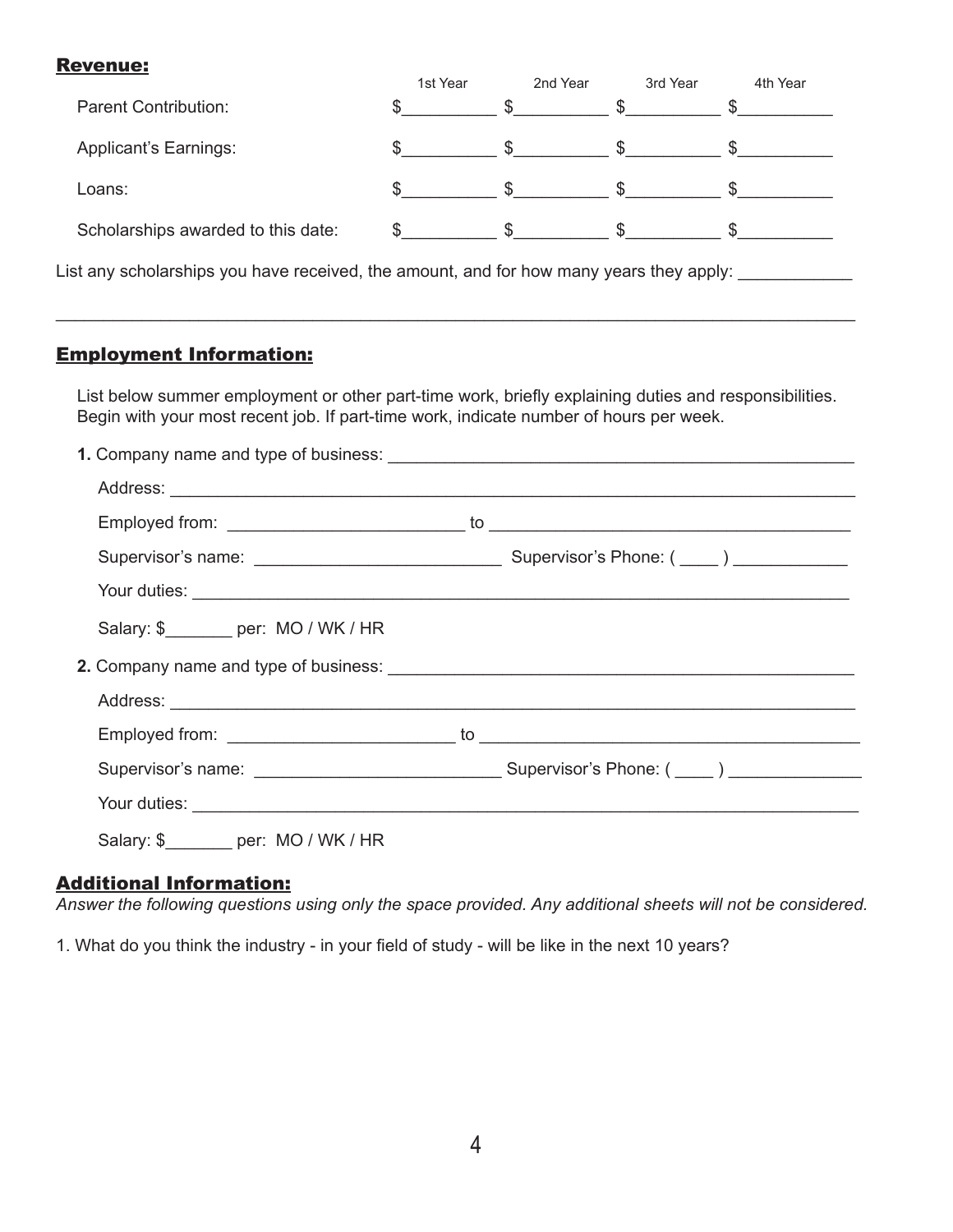2. Summarize your long-term career objectives:

3. Describe your most meaningful achievements and how they relate to your field of study and future goals:

"I agree that the application and all attachments may be used for the purpose of evaluation and possible selection by the Board of Directors of the Construction Industry Service Corporation and/or representatives designated by the Board of Directors. I also state that all information enclosed is true and correct to the best of my knowledge.

We hereby authorize the financial aid office to release our family financial information and awards information to the Construction Industry Service Corporation Selection Committee. This information will be used to determine the student's need for a scholarship and will be kept strictly confidential."

|                                       | Fax: ( |
|---------------------------------------|--------|
| Signed:                               |        |
|                                       |        |
|                                       |        |
| Parent: <u>Contract Communication</u> |        |

### Note to Applicant:

*You are responsible for ensuring that all items listed below are submitted to CISCO and postmarked by February 19, 2016.*

**1:** Completed 4-page application, **2:** Two Personal Reference Forms, **3:** Official high school transcript.

Submit all application materials to:

CISCO • 999 McClintock Drive • Floor 1 • Burr Ridge, Illinois 60527

## **Deadline for postmark on materials is February 19, 2016!**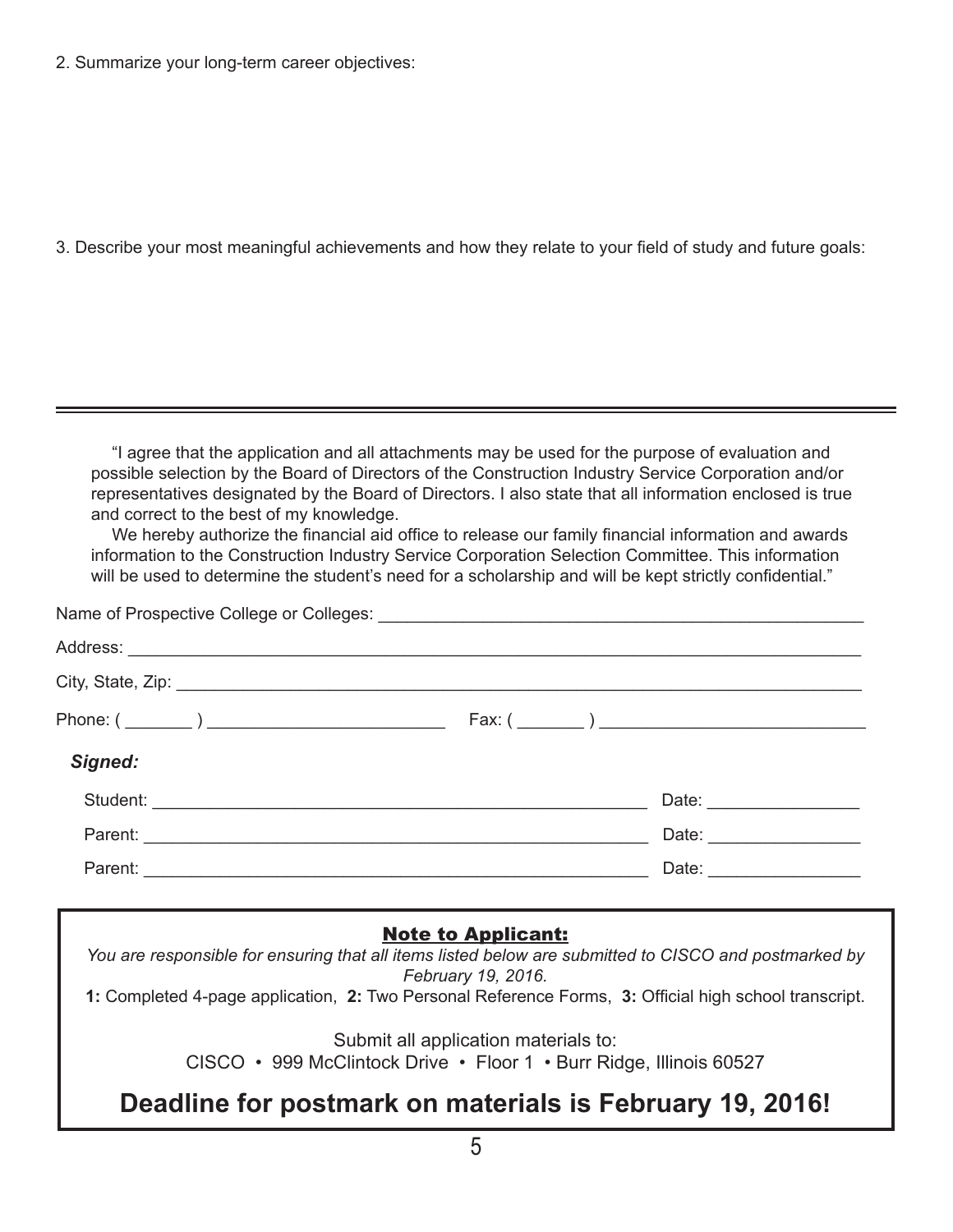# PERSONAL REFERENCE FORM

*To be completed by school faculty member, guidance counselor, or adult not related to the student.*

#### **Full Name of Student: Example 20 and 20 and 20 and 20 and 20 and 20 and 20 and 20 and 20 and 20 and 20 and 20 and 20 and 20 and 20 and 20 and 20 and 20 and 20 and 20 and 20 and 20 and 20 and 20 and 20 and 20 and 20 and**

Your name has been given as a reference by the above student, who has applied for a scholarship from the Construction Industry Service Corporation. Your evaluation is important to us in considering this application, and we ask that you explain your comments fully. If necessary, use the reverse side for additional remarks. All comments will be used for evaluation purposes only.

Please complete this form *(type or print using black ink)* and mail it to the Construction Industry Service Corporation, 999 McClintock Drive, Floor 1, Burr Ridge, IL 60527, **postmarked by February 19, 2016**. The Applicant is considered responsible for submission of all required forms by this date.

| Name of Evaluator:<br><u> 1989 - Johann Harry Harry Harry Harry Harry Harry Harry Harry Harry Harry Harry Harry Harry Harry Harry Harry Harry Harry Harry Harry Harry Harry Harry Harry Harry Harry Harry Harry Harry Harry Harry Harry Harry Harry Ha</u> | Signature: <u>______________________</u> |
|------------------------------------------------------------------------------------------------------------------------------------------------------------------------------------------------------------------------------------------------------------|------------------------------------------|
| School & District: Executive School & District:                                                                                                                                                                                                            |                                          |
| Address: Analysis and the contract of the contract of the contract of the contract of the contract of the contract of the contract of the contract of the contract of the contract of the contract of the contract of the cont                             | Phone: ( _____ ) _______________         |
| How long have you known the applicant?                                                                                                                                                                                                                     |                                          |

#### **EVALUATION OF SOCIAL AND PERSONAL TRAITS**

*Please rate each characteristic listed using a scale of 0 to 10, with "0" being "Poor" and "10" being "Superior." If you would like to make additional comments, please use the reverse side of this form.*

#### RATING

| Cooperation<br><u> 1980 - Jan James James</u>                                                                                      | Courtesy _______________  | Initiative <u>__________________</u> |  |  |  |
|------------------------------------------------------------------------------------------------------------------------------------|---------------------------|--------------------------------------|--|--|--|
| Leadership<br><u> 1980 - Jan Stein Stein Stein Stein Stein Stein Stein Stein Stein Stein Stein Stein Stein Stein Stein Stein S</u> | Maturity ________________ | Personal Appearance                  |  |  |  |
| Timeliness and Completeness of Assignments                                                                                         |                           |                                      |  |  |  |
| Participation in Extracurricular Activities                                                                                        |                           |                                      |  |  |  |
|                                                                                                                                    |                           |                                      |  |  |  |

Please indicate your opinion of the applicant's ability to excel in college, career, and life in the space below. You may continue your comments on the back of this sheet if necessary.